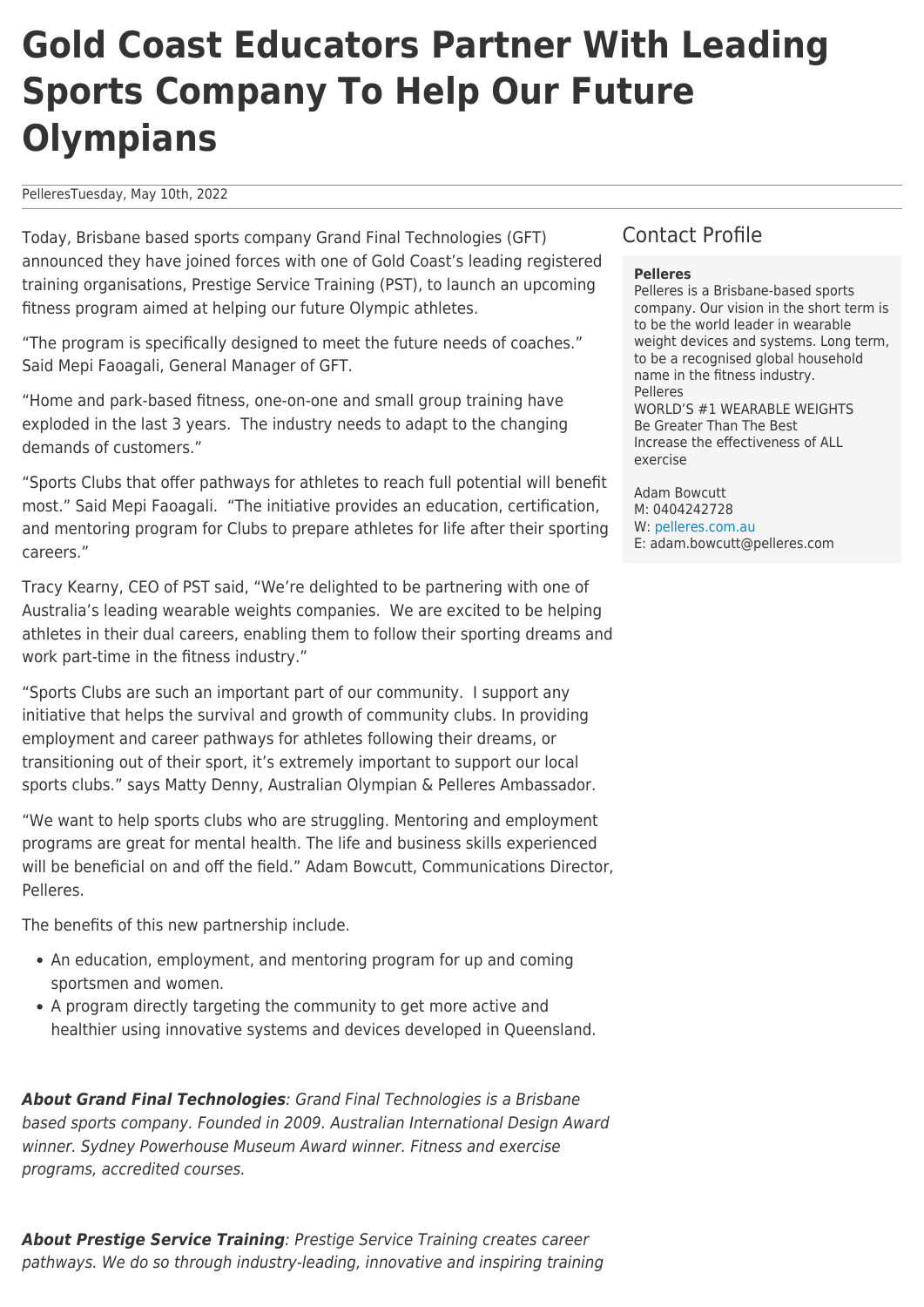programs. These programs empower students with the opportunities to succeed in the life they choose and celebrate their achievements.

## File Library